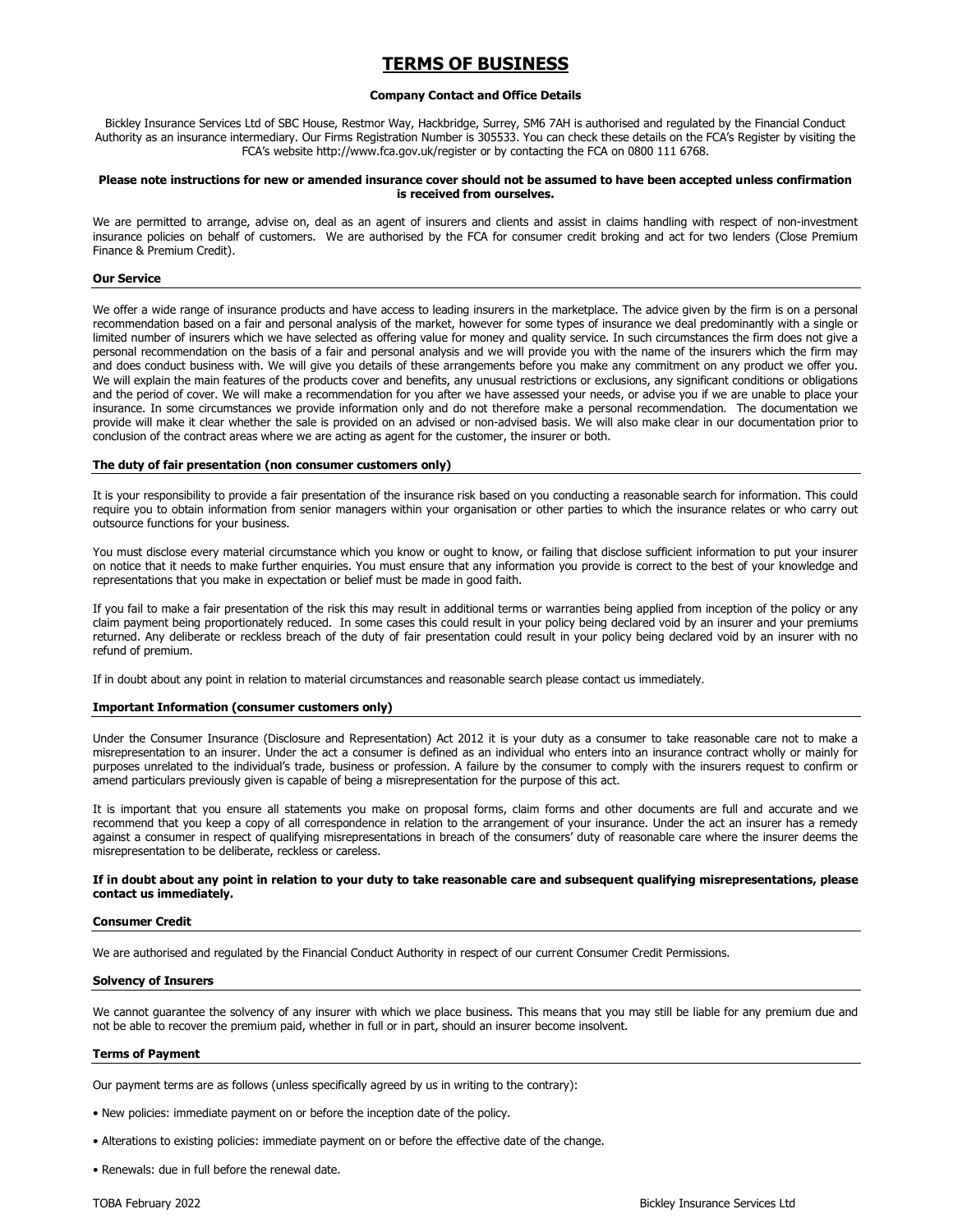If payment is not received from you in accordance with the above terms, we, or your insurer may be forced to cancel or lapse the relevant policy/policies, which could mean that part or all of a claim may not be paid. You may also be in breach of legally required insurance cover.

When renewal is invited and the policy is paid by monthly direct debit, we will issue a notice to you. To ensure you are not left without cover, the absence of a response to this notice will be deemed as your consent to cover being renewed automatically.

If you choose to pay for your insurance premium using a finance provider your details will be passed onto them. We will provide you with a breakdown of the costs of your monthly instalments and subsequently a document outlining key features of their credit agreement with you including any fees they apply and the cost of default charges, it is important that you take time to read this document and must contact us if you do not receive this.

If you have any queries or questions, either about the service provided by the finance provider or their terms and conditions you should in the first instance contact them. Where your policy is paid via the finance provider and you choose to renew your cover, we will again continue to pass your details to them. If any direct debit or other payment due in respect of any credit agreement you enter into to pay insurance premiums is not met when presented for payment or if you end the credit agreement we will be informed of such events by the finance provider. In certain circumstances we may be contractually obliged by the finance provider to notify your insurer to cancel the policy.

Where we are contractually obliged to do so by the financial provider, if you do not make other arrangements with us to pay the insurance premiums you acknowledge and agree that we may, at any time after being so informed of non payment under the credit agreement, instruct on your behalf the relevant insurer to cancel the insurance and to collect any refund of premiums which may be made by the insurer and use this refund to offset the amount levied by the finance provider on the firm. If this amount is not sufficient to cover all our costs we reserve to pursue any additional debt owed to the firm through a due legal process.

You will be responsible for paying any time on risk charge and putting in place any alternative insurance and/or payment arrangements you need.

Upon receiving your strict acceptance to pay for insurance premiums through the finance provider, we will instruct them to proceed with your application for credit. This process will involve the provider searching public information that a credit reference agency holds about you and any previous payment history you have with that provider. The credit reference agency will add details of your search and your application to their record about you whether or not your application is successful.

Please read carefully the pre-contractual explanations and the information regarding the cost of credit (including any representative examples). Together they provide important information in relation to the credit facility available from the finance provider. To use the finance provider's facility you must be resident in the UK, aged 18 years or over and hold a bank or building society current account which can support direct debit payments. Credit is available subject to status.

Any payment we receive from you will be held by Bickley Insurance Services Ltd, in a Statutory Client Trust Bank Account held with RBS. In some cases the payment we receive will be held on behalf of the provider with whom we arrange your policy as their agent. This means that any payment you make to us will be regarded as having been paid to the provider. This is known as risk transfer.

Please make all cheques payable to "Bickley Insurance Services Ltd".

By instructing us to place insurance on your behalf you give your informed consent to these Client Money procedures. If there are any matters which you do not understand, or do not accept, you should discuss them with us before proceeding.

We may pass the money you pay us to another intermediary. We will only do this where it is a necessary part of the process of arranging cover for you. Where this includes intermediaries outside the UK, the legal and regulatory regime may be different from that of the UK. In the event of the intermediary failing money may be treated differently than if it was held by an intermediary in the UK. You may notify us if you do not wish your money to be passed to a person in a particular jurisdiction.

No interest will be payable to customers in respect of the client account. Any interest earned will remain in the ownership of Bickley Insurance Services Ltd.

# Sanctions

Current UK money laundering regulations require us to obtain adequate 'Know Your Client' information about you. We are also required to cross check you against the HM Financial Sanctions List as part of the information gathering process. We are obliged to report to the National Crime Agency and/or Serious Fraud Office any evidence or suspicion of financial crime at the first opportunity and we are prohibited from disclosing any such report. We will not permit our employees or other persons engaged by them to be either influenced or influence others in respect of undue payments or privileges from or to insurers or clients. We will comply with all applicable sanctions regimes and legislation and cannot be held responsible for the actions of third parties who may have their own sanctions policy restrictions and constraints.

## Notification of Incidents/Claims

It is essential to notify your insurers immediately of all incidents that may result in a claim against your insurance policy. You must do so whether you believe you are liable or not. Any letter or claim received by you must be passed to insurers immediately, without acknowledgement. Only by providing prompt notification of incidents can your insurance company take steps to protect your interests. Your policy summary and/or policy document will provide you with details on who to contact to make a claim. Claims payment will be made in favour of you. If you require a payment to be made to a third party then you must confirm the required payee name and details and provide a brief explanation for your request. If in doubt about whom you should contact, please contact us on 020 8255 2080.

#### Cancellation

Your policy document will detail your rights to cancel your insurance once you have taken it out. Depending on the type of policy you have purchased, you may be entitled to cancel within 14 or 30 days of either conclusion of the contract or receiving your policy documentation, whichever occurs later. This is often referred to as a cooling off period. Where you cancel a policy before renewal you will be responsible for paying a charge to meet the cost of cover provided and administration expenses. Please see the Refunds section. To enable your insurer to process the cancellation, you will need to return certificates and any official documents to our office within 30 days of your notice to cancel.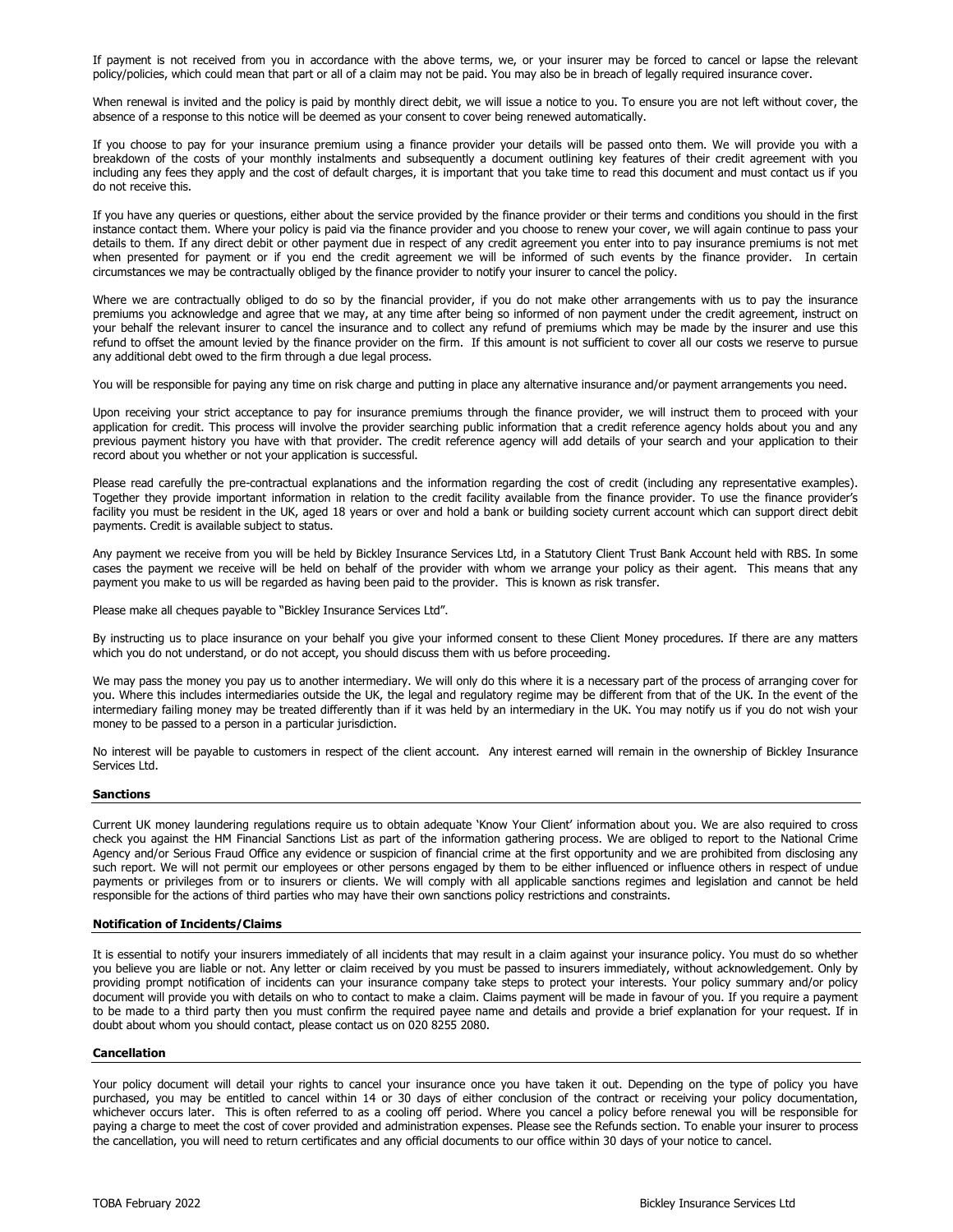Where a policy is cancelled before renewal, insurers charge to cover their costs, with the balance refunded to you, subject to no claim having been made. Full details will be available in your policy. In the event of an adjustment giving rise to a return of premium the amount may be refunded or held to credit.

Your attention is specifically drawn to the following:-

Where you cancel your policy after the expiry of the cooling off period or where you request a mid-term adjustment which results in a refund of premium, we reserve the right to charge you for our time and costs. This will usually result in us reducing the amount refunded to you by the FULL amount of the commission and fees we would have received had you not cancelled. The reason for this is that the majority of our costs are incurred either in initially finding and setting up your policy or in the annual renewal process when we might check the ongoing suitability of the cover the policy offers. These costs are recovered through the commission we earn. If you cancel, this does not give us an opportunity to recover the costs we incurred and would often result in us making a loss. However, any charge made will not exceed the cost of the commission and fees we would have earned.

For certain commercial insurance policies, insurers will only provide cover where the premium is due in full on inception of the policy. This means that no refund will be paid if the policy is cancelled before renewal. We will advise you if this affects you.

In view of the cost involved in making changes to your policy, we will not issue refunds of less than £10.

## Confidentiality and Data Protection

We are a data controller for the information you provide to us including individual, identification and financial details, policy history and special category data (such as medical or criminal history).

Details of our legal basis for processing your information, along with details of any third party recipient whom it may be necessary to share your personal data with in order to fulfil the contract, retention period for data held, security of your data, your rights under the General Data Protection Regulations (GDPR) including the right to complain can be found in our full 'Privacy Notice' attached to these terms of business.

### Our Earnings

In return for placing business with insurer and/or underwriters and/or other product providers, we receive a commission from them which is a percentage of the annual premium that you are charged with. If the type of policy we sell reaches specific profit targets with certain insurers, the insurer may also pay to us an additional bonus, although this has no bearing on your policy or premium payable. In some circumstances, depending on the level of work involved, we may also charge you a separate fee. This fee will be fully disclosed to you prior to placing the policy with ourselves and detailed in our documentation as such.

## **Complaints**

It is our intention to provide you with the highest possible level of customer service at all times. However we recognise that things can go wrong occasionally and if this occurs we are committed to resolving matters promptly and fairly. Should you wish to complain you may do so:

• In writing to the Complaints Manager Jeffrey Bickley or by telephone on 020 8255 2080.

• In person by visiting our office (see above for address).

Should you not be satisfied with our final response, you may be entitled to refer the matter to the Financial Ombudsman Service (FOS). More information is available on request or on their website. www.financial-ombudsman.org.uk

Further details will be supplied at the time of responding to your complaint.

## Financial Services Compensation Scheme (FSCS)

We are covered by the Financial Services Compensation Scheme and you may be entitled to compensation from the scheme depending on the type of business and circumstances of the claim if we cannot meet our obligations. Further information about compensation scheme arrangements is available from the Financial Services Compensation Scheme at www.fscs.org.uk

## Fees and charges

At our discretion we will make charges on the occasion of arranging, amending or cancelling individual insurances to cover the administrative costs of these activities. These charges are in addition to those charged by the Insurer and will be separately declared in our documentation. The majority of consumer products are cancelled on a pro-rata basis, provided there has not been a claim brought under the policy. In respect of some non-consumer product cancellations, the policy is seen by the insurers an annual contract and so no return premium will be due in the event of early termination. Please refer to the relevant policy wording for the insurer's cancellation terms. In addition to the insurer's cancellation terms, the current charges applied by us are shown as follows:

| <b>Consumer New Business</b>    | £25.00                          | Non-Consumer New Business                                         | £25.00 - £50.00*                |
|---------------------------------|---------------------------------|-------------------------------------------------------------------|---------------------------------|
| Consumer Mid-term               | £20.00                          | Non-Consumer Mid-term                                             | $£25.00 - £50.00*$              |
| Adjustment                      |                                 | Adiustment                                                        |                                 |
| <b>Consumer Renewals</b>        | £20.00                          | Non-Consumer Renewals                                             | £25.00 - £50.00*                |
| Return premiums under £10.00    | Nil Return                      | RAC Breakdown Cover                                               | Nil Return of Premium           |
|                                 |                                 | Cancellation                                                      |                                 |
| Legal Expenses                  | Nil return of premium           | Cancellation within' cooling off                                  | £25.00                          |
|                                 |                                 | period'                                                           |                                 |
| Consumer Mid-term               | Paid net of commission clawback | Non-Consumer Mid-term                                             | Paid net of commission clawback |
| Cancellations                   | (up to $25\%$ )                 | Cancellations                                                     | (up to $50\%$ )                 |
| <b>Professional Contractors</b> | £140.00 arrangement fee (non-   | *Complex cases may be charged up to this higher rate, you will be |                                 |
|                                 | refundable)                     | advised of this at the time.                                      |                                 |